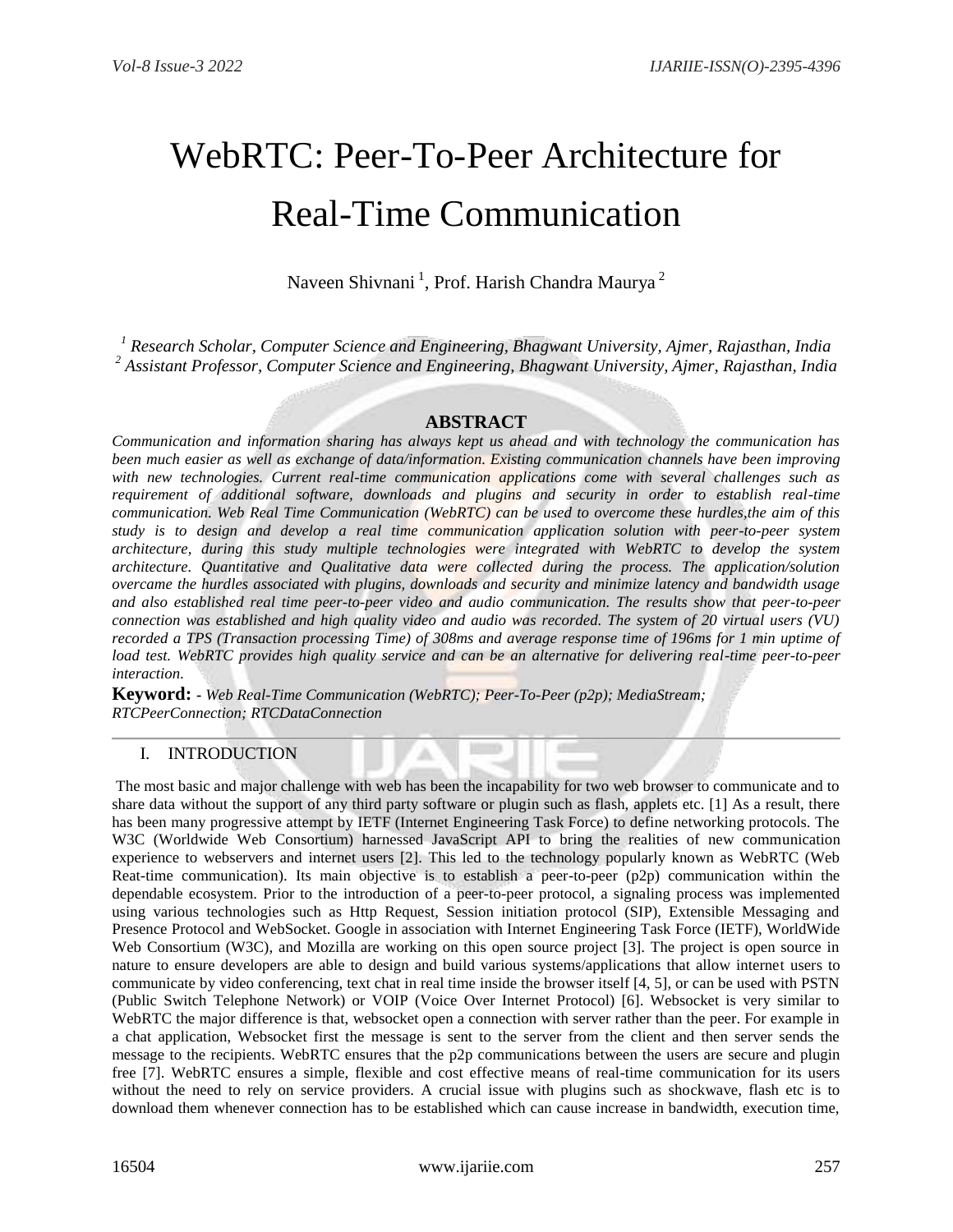latency and speed [8]. This application of video based communication with no plugins will reduce the problems that are caused with them as well as establish coordination in communication. The developed WebRTC system architecture establishes a p2p end-to-end communication with audio-video content and direct data transmission. This application is developed in order to omit intermediate server and avoid security issues such as data being hacked by hackers or call being tracked by hackers. These features make WebRTC unique than any other Real Time Communication Systems such as Zoom. Though Zoom is a good audio-video communication service, but it lacks p2p ability, as well as the security that is provided by WebRTC. P2P (Peer-to-Peer) also ensures the data to be encrypted [11], secure and cannot be compromised. P2P can be secure because it doesn't require any plugin and if there are no plugins, there is no problems associated with them in WebRTC. Factors like bandwidth, memory utilization and latency as well as anonymity of the internet user/client all are supported by WebRTC. In order to carry out the architecture of system designed in this study, a p2p video calling application was designed and evaluated. The application has been deployed on github pages, so as to make sure it is available for real world application and is accessible by everyone. WebRTC technology provided peer-to-peer real-time communication between users and delivers great potentials [12]. WebRTC is neither a service nor an application; it is a technology which does not require support for any of its components like codec or media engine. WebRTC is being adopted by large firms and the speed of adoption is pretty high.

# **2. LITERATURE REVIEW**

Researchers define WebRTC as "Zoom-like" technology, but zoom has been well before WebRTC and both of them are completely separate from each other. The existence and dominance of zoom in RTC (real-time communication) industry, with billions of user's worldwide, zoom still contains few drawbacks. It is exclusive and users must install the package and supporting software's or plugins such as flash to make sure it works properly. The security also gets affected with plugin used by zoom. Zoom is also resource intensive because of its client server architecture [13]. WebRTC uses peer topology which is less overhead to the system and it is an open source/ open-protocol descendant of media engine [14]. This means real-time capabilities, existed in flash plugin have been natively made available in browsers that are WebRTC-compatible so that developers can easily develop various real-time solutions [3, 15].

## **2.1 Issues in communication technology and solutions**

Internet communication has always been dependent on service providers before the existence WebRTC, vendors such as PSTN (Public Switch Telephone Network) had used more complex communication processes. The clients of PSTN must participate separately as members of PSTN IP based community. This IP based membership is maintained by service providers who delivers very basic/simple necessities. There should also be an affirmation that every telephone number must be unique for every physical location i.e. for every portable mobile device there must be unique user or phone number. This sort of communication may require users to buy or subscribe product, moreover require users to download plugins before contents or calls work properly. For example WebEX and Zoom, these require installation of third party applications, hence limiting the diversification of communication and scalability, with WebRTC every website of all kinds is substantially its own "Service Provider", without any need or relationship with any party outside of itself or the establishment of communication by its users.

The biggest concern with installation of third party software or plugins is lack of trust, it is because malicious software or malware can be introduced by using these technologies, and can cause technical problems/issues with the software. WebRTC technology can overcome these problems which are associated with plugin installation. Apart from this there is another problem i.e. standardized media engine which can be accessed freely through a simple HTTPS (Hyper Text Transfer Protocol). Additionally, potential vulnerabilities or security flaws in all browsers are programmed to get automatic updates when they are discovered and many times these flaws are updated in the newer version. So, a browser implementation of WebRTC can be fixed very quickly when compared to that with traditional software/application like VoIP (Voice over Internet Protocol) application. The complicated Voice over Internet Protocol faces similar problems caused by malicious software by getting patches to solve the security flaws. This may take much more time to get resolved. Browsers play an important role because of their universal nature and speed of data that is accessed [16].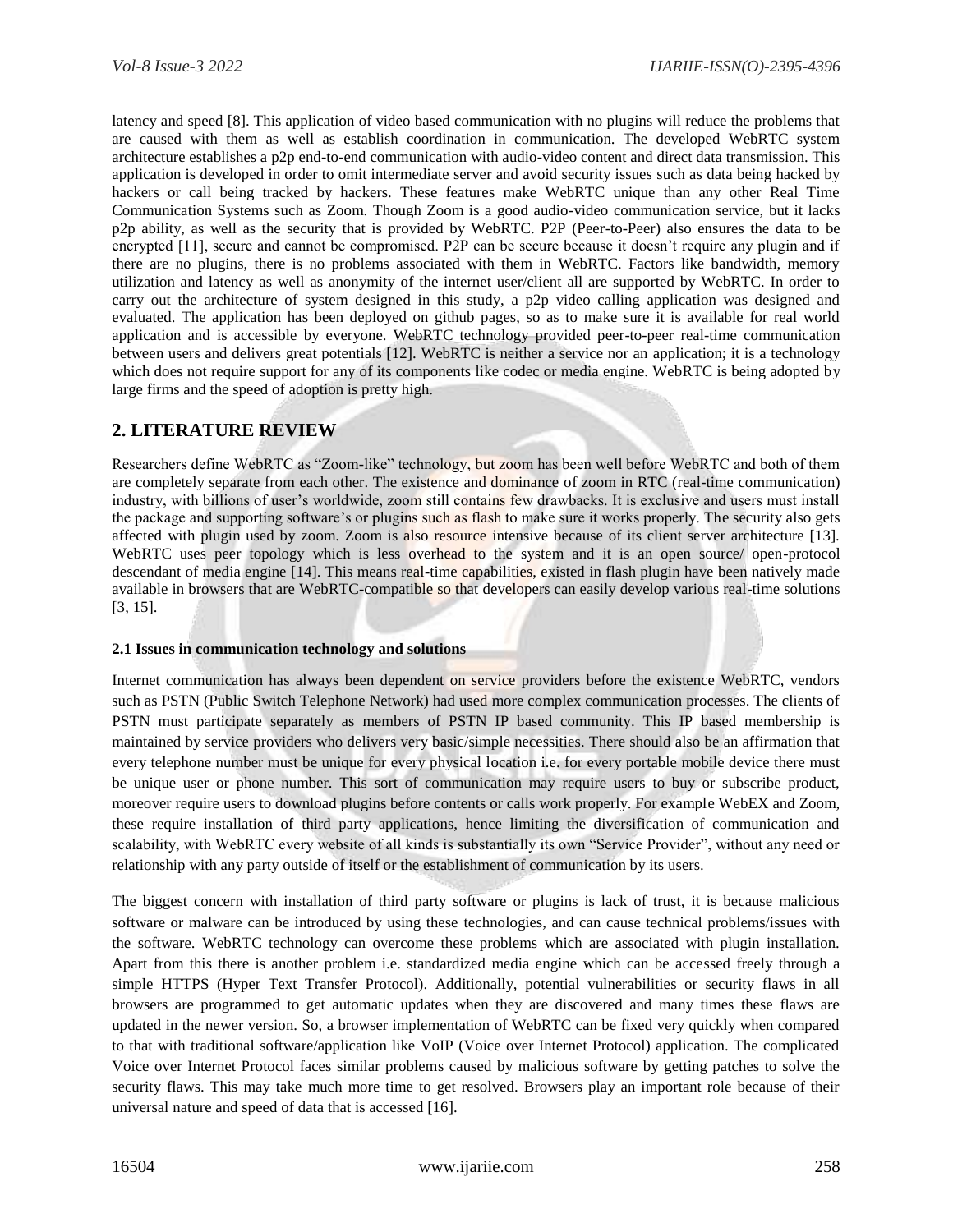Zoom/WebEX use a DNS (Domain Name Server), which can cause decoding of keys of media content that is being transferred through their services to be intercepted, whereas WebRTC enables authentication and encryption of video, voice and data by default and maintain the anonymity of its users. This is possible through the DTLS (Datagram Transport Layer Security) and SRTP (Secure Real-Time Protocol). This is used to avoid recording and eavesdropping of video and voice data over WiFi networks. WebRTC do not hold up support for any other collaboration or communications protocols. A major consideration for establishment of reliable session is by using NAT (Network Address Translators). It is important as it reduces delay in response from server and drastically avoid server latency, load and intensify quality. This is a good feature as it allows developing customized applications that can allow other vendors to begin communication sessions with applications that uses WebRTC. This is a unique accomplishment is realized with WebRTC which is not the same with Zoom. Applications that are developed using WebRTC allow users to participate in any interaction form any site without registration or pay a handsome amount so as to join the interaction as experienced with Google or LinkedIn for association.

## **2.2 WebRTC API Implementation**

WebRTC impact can be seen from different edges. WebRTC can be seen in terms of Codec, Stack, Protocol and Signaling [17]. WebRTC can also be seen in terms of API [18]. It is majorly dependent of three different implementation of APIs which help in real-time communication/transmission of data in any web application [3]. These three APIs include RTCPeerConnection, RTCDataChannel and media engine. Media Engine –This enables the browsers to getUserMedia i.e. browsers are able to access user media like camera and microphone. This API is natively available in HTML5 which can be used to directly access hardware. getUserMedia bypass the need of using external codec for capturing video or audio data.

RTCPeerConnection- through RTCPeerConnection actual WebRTC connection is possible, while WebRTC handles the streaming of data in an efficient manner between two or more peers. So, for initiation of a connection with a remote party the caller browser must initiate an RTCPeerConnection Object. RTCPeerConnection API transfers the data is real-time and is responsible to manage the life-cycle of every peer-to-peer connection, encrypt the management and connection setup, and the state of the object in a single user-friendly interface [19].

RTCDataChannel- through RTCDataChannel API of WebRTC arbitrary exchange of data between peers is possible. RTCDataChannel can be viewed as the already known WebSocket, but with customization capability of transfer protocols. It is really helpful in much application such as text chat application, file sharing and game applications.

## **2.3 Internal WebRTC Standards and Architecture**

WebRTC internal architecture contains web API for developers. It also has a platform where developers can handle issues related with rendering and capturing hooks [20]. Layers of WebRTC work on different platforms and across browsers. The web APIs layers consist of an RTCDataChannel, RTCPeerConnection and MediaSteam Object for its developers. WebRTC implementation is easy due to its native C++ API for different browsers. The calls can be setup with ease by developers because it consist of signaling management and session management modules that takes care of session establishment and signaling. WebRTC can also handle application of different transport mechanisms. The internal architecture also consist of a Video Engine or Video Engine collectively known as the media engine.

The Voice Engine framework transfers audio from sound card to the network. Examples of voice engine include iSAC, iLBC and OPUS. iLBC and iSAC were products of Global IP solutions but in 2011 became a part of WebRTC. All these codec basically manage the audio streams. These voice engines provides facilities to keep bandwidth and voice latency at a low level, while keeping the quality high. These codec includes error concealment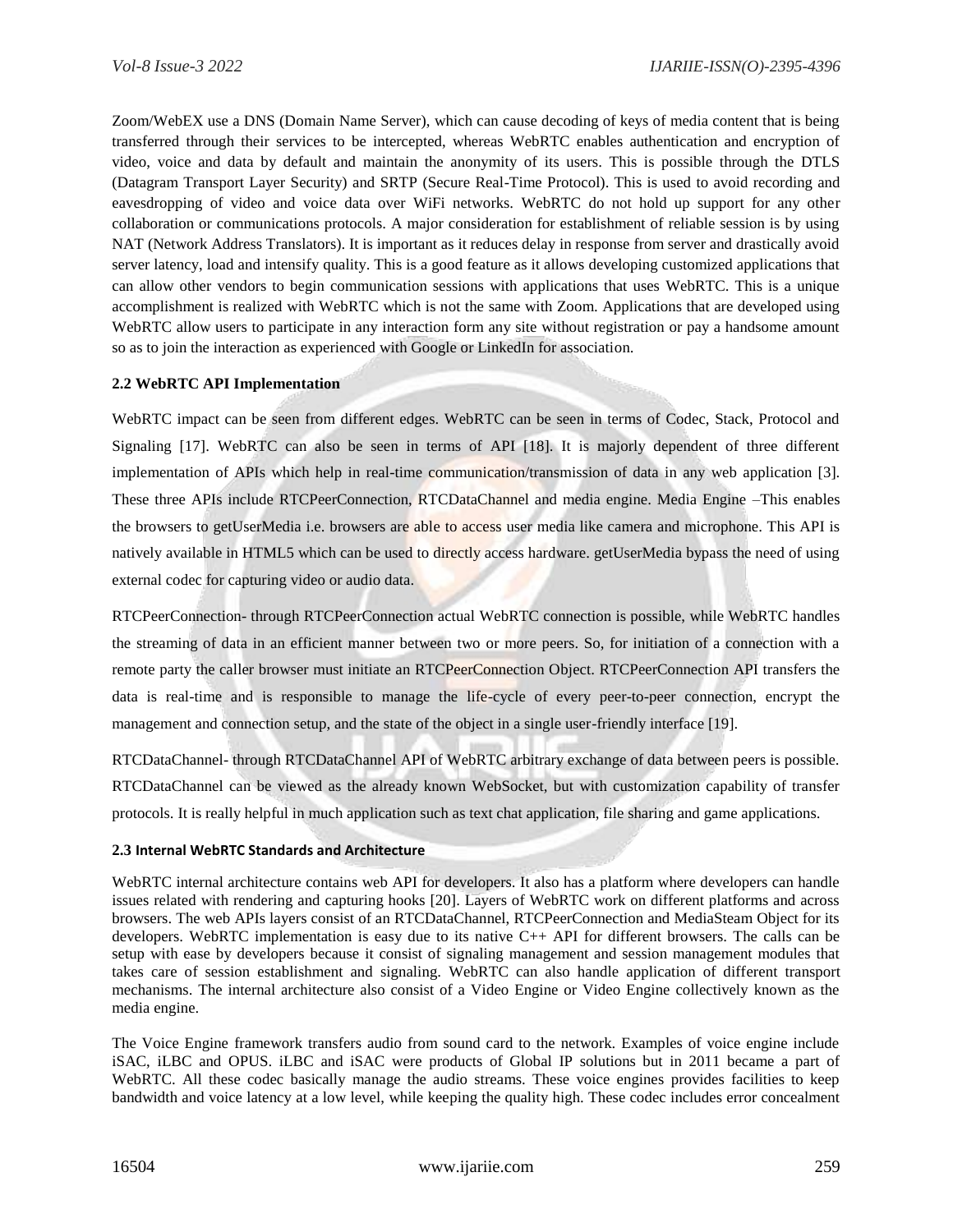algorithm and dynamic jitter buffer used to conceal the negative effects of packet losses and network. It is helpful in handling the negative effects of noise reduction, encryption, compression, and echo cancellation.

Video Engine framework has bi-directional moment of video i.e. from network to user screen and camera to the network. In has additional features like video image enhancement, video processing and camera image processing. It also provides dynamic jitter buffer to increase the quality of the video and conceal any packet loss and also manages the bandwidth. The video codec includes H.264 and VP8. Fig. 1 shows the internal WebRTC video and voice codecs.



**Fig -1**: Built in audio and video WebRTC engines

# **3. RESEARCH METHOD**

The research was conducted in an iterative manner. First Step included identifying the required technologies including WebRTC to design the system architecture. At this stage, a video chat application was considered for implementation of WebRTC, other technologies and real-time communication. Potential clients/users were also categorized and were collected. The next step included the designing system architecture of real-time communication system that uses WebRTC. The following step included development and testing of the application. The development process of the application was iterative. Application evaluation was also done by the potential users/peers. The final step concluded the perform analysis of the test results to evaluate that the system was able to carry out Real-time interactions.

## **3.1 Required Technology Survey**

Design of the Real-Time Application was kept simple, reliable and testable. The study was to provide a solution using WebRTC to deliver a real-time interaction to the peers/users. Other technologies identified suitable to the requirements of the system includes HTML, CSS, JavaScript and PeerJS technology. The frontend is kept simple and user-friendly using HTML and CSS, the backend rely on PeerJS and WebRTC inbuilt functionalities and to make it available to everyone the application is hosted on github pages to make it accessible to everyone.

## **3.2 System Architecture Design**

The designing stage is a prominent stage that provides a documentation, methods and process that were applied in this research. The design research of this study followed planning, design, coding, testing and implantation phase. The WebRTC communication platform was also checked. In the planning phase, identification of specification for a simple web-based real-time application and gathering basic requirement of the application to run. The system design and coding of components was done by creating very simple MVC architecture for the application, which involved writing logic and programs critical in creation of a quality application.

#### **3.3 System Architecture**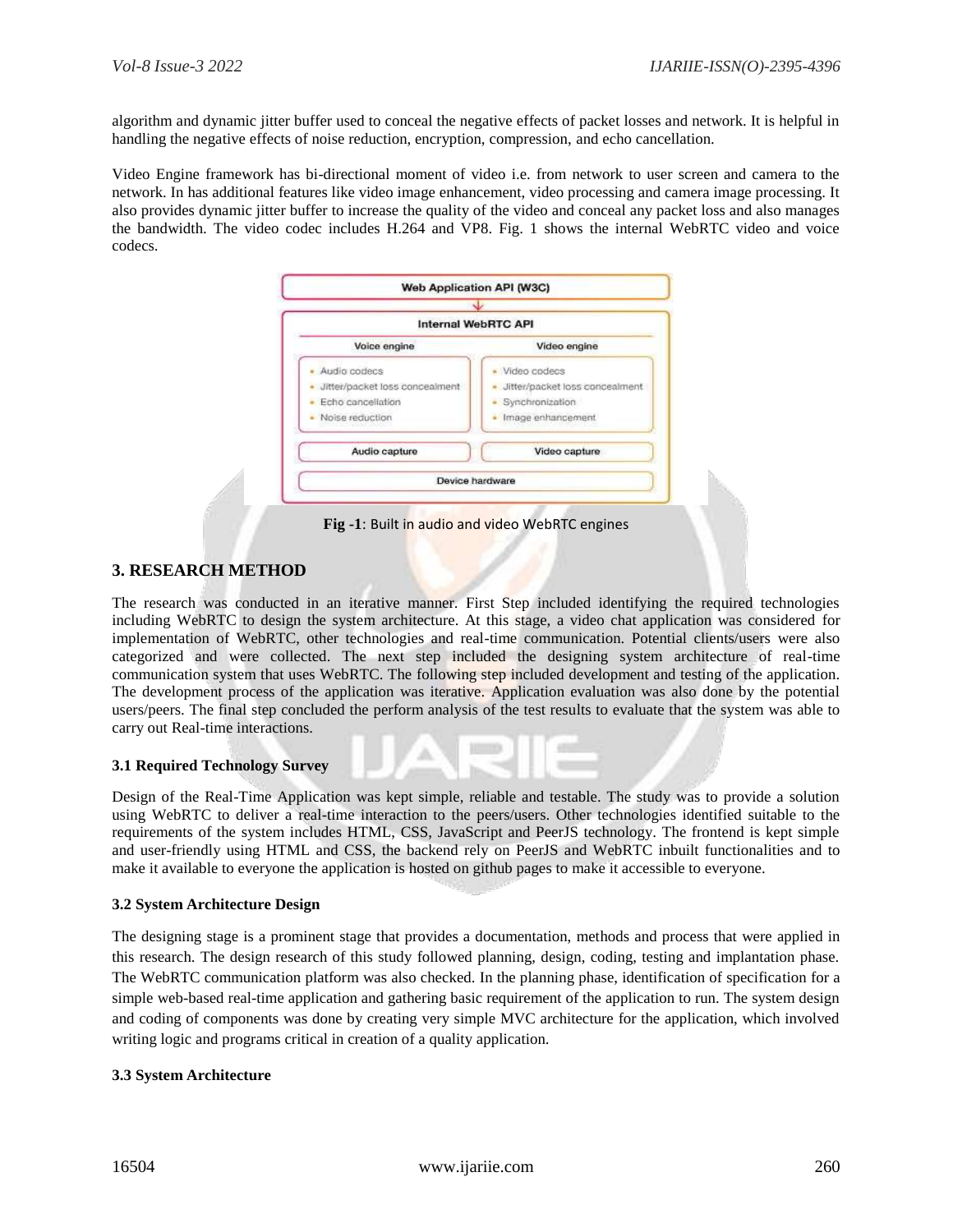This section of the research explains the application of peer-to-peer technology. The p2p WebRTC architecture mentioned in the above section was left over specifically for this section as it is a part of implementation of this study.The general architecture of the application adapts the p2p (peer-to-peer) architecture. Two peers will only be able to communicate after the signaling process gets completed. In Fig.2, WebRTC has been designed to sit inside the browser to make sure that media/data gets communicated in peer-to-peer fashion without any plugins. The ability of communication between two peers must start with an attempt to initiate and aid familiarity between the callers. This can be explained with the process of offer and answer.



**Fig -2**: P2P Architecture

Standard infrastructure required to setup the above WebRTC architecture includes 1) the peer's browsers, an HTTP signaling written in PeerJS. It is required to exchange data between the peers,the stun server is required to find an excellent path for the media to get relayed. There are many more infrastructure that can be used but are beyond the aim of this study including SFU or MCU. These are used by large multi-peer video and audio conferencing, recordings and other gateways.

## **3.4 The Offer, Answer, Connection and Handshake Process**

When the process gets started of signaling an offer is created by the first client/peer who has initiated the call, and an encrypted key get generated, the offer has a session description which gets encrypted by the alpha-numeric key, this key needs to be delivered to the second user/peer who will receive the call. The second user/peer replies with a message as answer, which contains session description of the other peer. This exchange of keys convey that both the peers know certain information regarding each other which can be used for the call to get connected example of these are transport protocol, ports, video parameter and codec information. Interactive Connectivity Establishment (ICE), figures out the best possible path to establish a connection between the two peers based on the information that was gathered earlier for example, through wired connection or wireless network interface. The handshake model ensures that exchange of networking information happens between the participating peers.

In order to make a connection with another peer, its web location should be known. This step is a logical process where, first an RTCPeerConnection object is created by both the peers and a session description is obtained, which ensure what kind of data peers want to exchange with other peer through a p2p connection. This is done by calling the inbuilt method of RTCPeerConnection Object. The caller initiates the video call and obtains the encrypted key which stores the session description and makes an offer for another peer, this key is transferred to another peer who can simply enter the key and makes a connection through remote description and sends an answer back to the first peer through the signaling channel.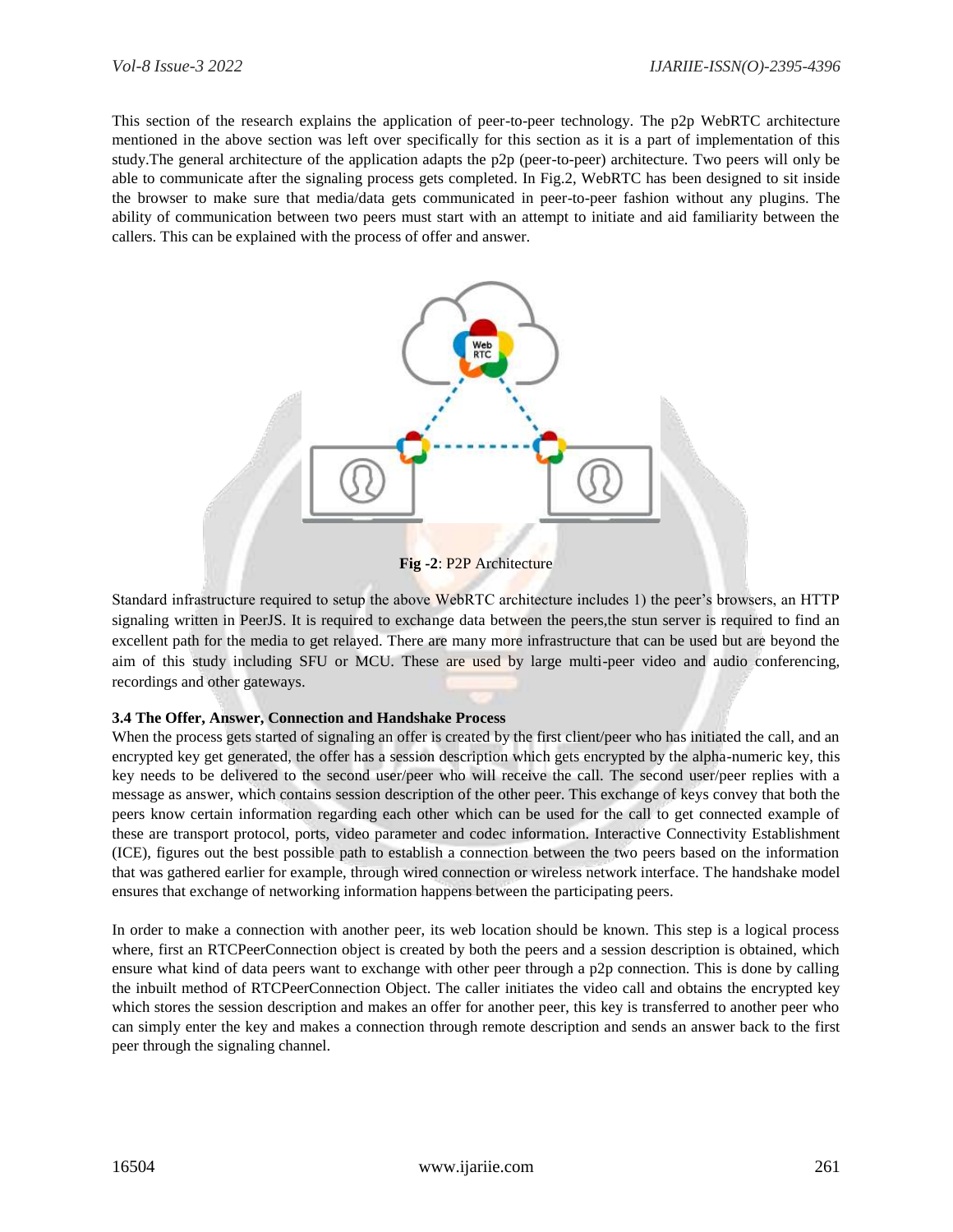#### **3.5 Application Development and Testing**

The technologies and design is kept as simple, portable and lightweight as possible, in order to make it user friendly and easily understandable to the general public. The front-end is based on HTML, CSS and Javascript to make sure that it is light weight and has room for improvement, in the back-end PeerJS has been used which uses WebRTC and its web APIs to make connections and sessions between the peers and enables them to exchange data with each other. PeerJS uses the following API RTCPeerConnection to establish a connection between the peers, RTCDataChannels which enables them to exchange data with each other in a peer-to-peer fashion and MediaStream Object which ensure that data is streamed in a secure and encrypted manner.

The application is currently hosted on github pages, which makes it easily available for general purpose use and is open-source in nature to ensure that any developer can contribute to the application and apply his/her creativity and take the advantage of peer-to-peer architecture for data sharing, it also helps in building, running, storing, scaling and better management of the application by using tools like gitbash. It also helps in reducing the cost, better access for general audience and developer infrastructure for quality of service. We studied the benefits allowing the developer to focus solely on developing the application rather than focusing on hosting infrastructure capabilities. Scaling is an added benefit which allow developers to scale up the application quickly through passing commands from CLI. The github pages infrastructure has reduced the cost and time effectively. It also support different platforms and incompatibility issues can be resolved easily.

#### **3.6 Testing of Application**

To determine practical usage of the application on LAN (Local Area Network), a test was conducted with several users (peers) within the university. After that, LoadFocus "a tool to generate virtual users and perform load testing and performance matrix" was used to test the application prototype for its performance. WebRTC Internals was also used to test the real live test performance of the application. Many parameters such as Virtual Users, Response Time, Hits, Bandwidth, Latency, Errors, Transaction processing time (TPS), memory usage were captured and measured. Many of these tests are reported and graphically displayed in the result section. The starting configuration were as follows: Ramp-up time: 30s, peers/users: 20, duration: 60s, iteration: testing continues. These simple setups are targeted towards meeting the performance goals.

# **4. RESULTS AND ANALYSIS**

Fig. 3 represents the video calling application user interface. The UI shows a video conferencing between two peers. The peers are in real-time interaction. The connection is directly between the user browsers and avoids all convectional domain name server connection between peers. The peers do not require any kind of third party plugin or download any software or application such as flash for the video to be seen on both peer browsers. The getUserMedia() method establishes the connection and can access microphones an cameras of the peers. WebRTC requests the peers for permission to use media devices. The peers can either "allow" or "block" the request. Once the "allow" option has been clicked that means that the system can now access the peers microphone and camera for real-time interaction. The web application was tested and ran on chrome, edge, firefox browsers.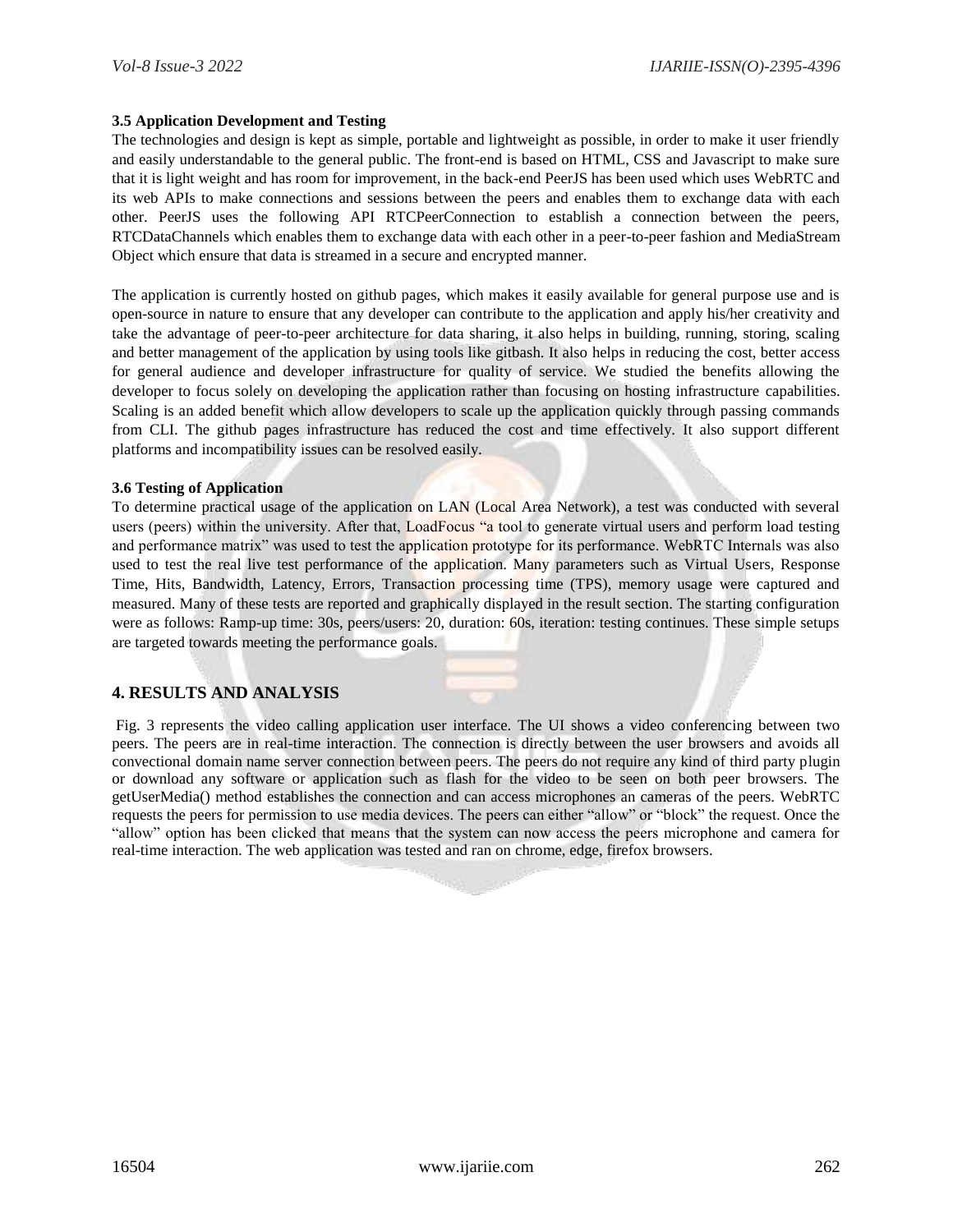

**Fig. 3** Real-time video communication between peers

# **4.1 System Performance Analysis**

The Fig 4. Graph shows performance of the application. The curves in the graphs shows different attributes of performance for the web application that represents real-time communication system. The analysis and result showed that real-time communication was established and the system performed as per the expectation.

| Overview<br>Sedire<br><b>Rolphits</b>                               | State.<br>too:<br><b>Bries</b>               | Nades                                                                               | objective during unanyment in additional | $\sim$<br>completed.<br>$\sim$                                                       |
|---------------------------------------------------------------------|----------------------------------------------|-------------------------------------------------------------------------------------|------------------------------------------|--------------------------------------------------------------------------------------|
| CONNULRATION U<br>4 virtual there.<br>O Doubm                       | 2010 O Rany Up Time<br>00% of America Street | $304 - 4$ matter.<br>to UL bat the Virginia. Dr. Start Time<br>Trian if Tothe<br>Ŧ. | <b>B</b> feature<br>No 12, 1922 9 01 AM  | Feb. 22, 2322-905 AM + Breparer color (A)<br>m<br>Learn need of                      |
| Sangles LL                                                          | Avg. Response Time LL                        | 97% Regares Time (c)                                                                | Htti / tet ili                           | $\liminf$ is                                                                         |
| $7701$ are $\epsilon$                                               | 196 <sub>12</sub>                            | $308 -$                                                                             | 85 <sub>mm</sub>                         | 0 <sub>n</sub>                                                                       |
| - Time line:<br>+ Cansell Time (ma)<br>iä.<br>$\prod_{i=1}^m$<br>iά |                                              | +brevi.<br>m<br>Ħ<br>日本<br>Î.<br>ы<br>18<br>Ħ                                       | $\theta$                                 | $\overline{1}$<br><b>M</b> (d)<br>$\left\vert \cdot \right\rangle$<br>$\mathbb{R}^+$ |

**Fig 4.** Load Testing and Performance Testing

The system of 20 virtual users recorded a TPS (Transaction processing Time) of 308ms and average response time of 196ms for 1 min uptime of load test. The throughput of the application is directly proportional to number of virtual user, which means the application can easily handle increasing load of more peers with a high throughput. The low and high curves point out fluctuation of response from server while loading the data. The response time is based on the users which indicates that the application can handle number of users with appropriate quality of service. The server response time is an essential factor in UX (user experience) as it shows the waiting time of the users. Response time is the time taken by the peer to connect to the application and real-time communication system which includes request by the peer and receive desired response when the load increases. Based on the recorded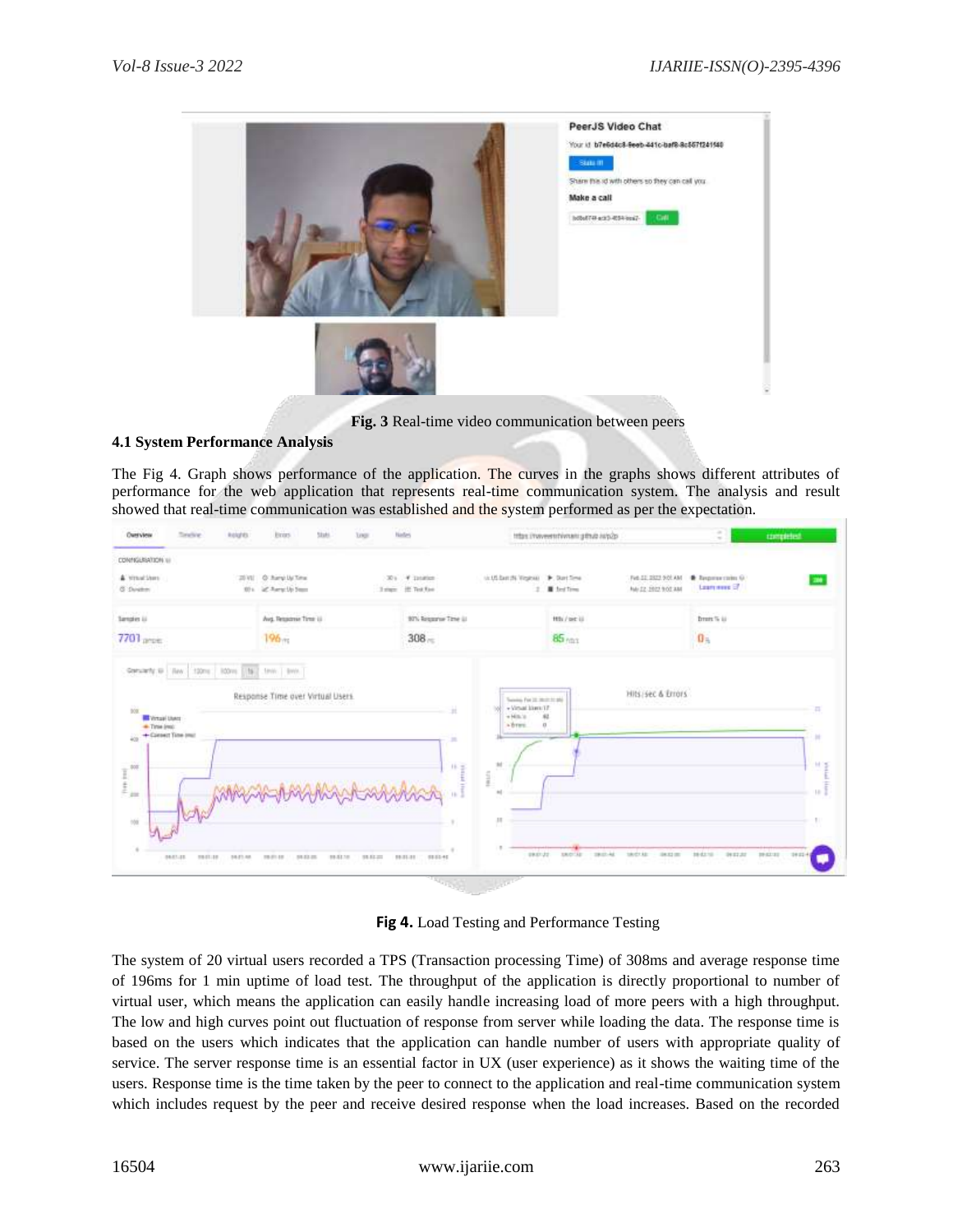data, the peers will experience high quality interaction in real-time with other peers. Considering the results the application recorded error % as 0% which represents the fact that the technologies applied while implementing and designing the system is reliable and the application is able to provide the expected service. The utilization graph of resources like memory, network and CPU. The utilization of these resources can drastically affect the performance of the application. It is safe to say from the results, that the resources are being used efficiently during the real-time communication. It was also seen that the technologies and WebRTC used together to develop and design the architecture of the application successfully enabled real-time communication between peers without any need of third party plugin or other downloadable applications needed to establish the communication. This increases the data security from unauthorized access, eavesdropping and other issues related to security. The freely available server within the WebRTC reduces the cost of communication.



**Fig 6.** Hit/Sec and Error% graph

## **4.2 WebRTC Internal Output**

Benefits of applying WebRTC on browsers are to produce better media quality. When a communication is established between two peers, it records information of media during the sessions. These results show the stats of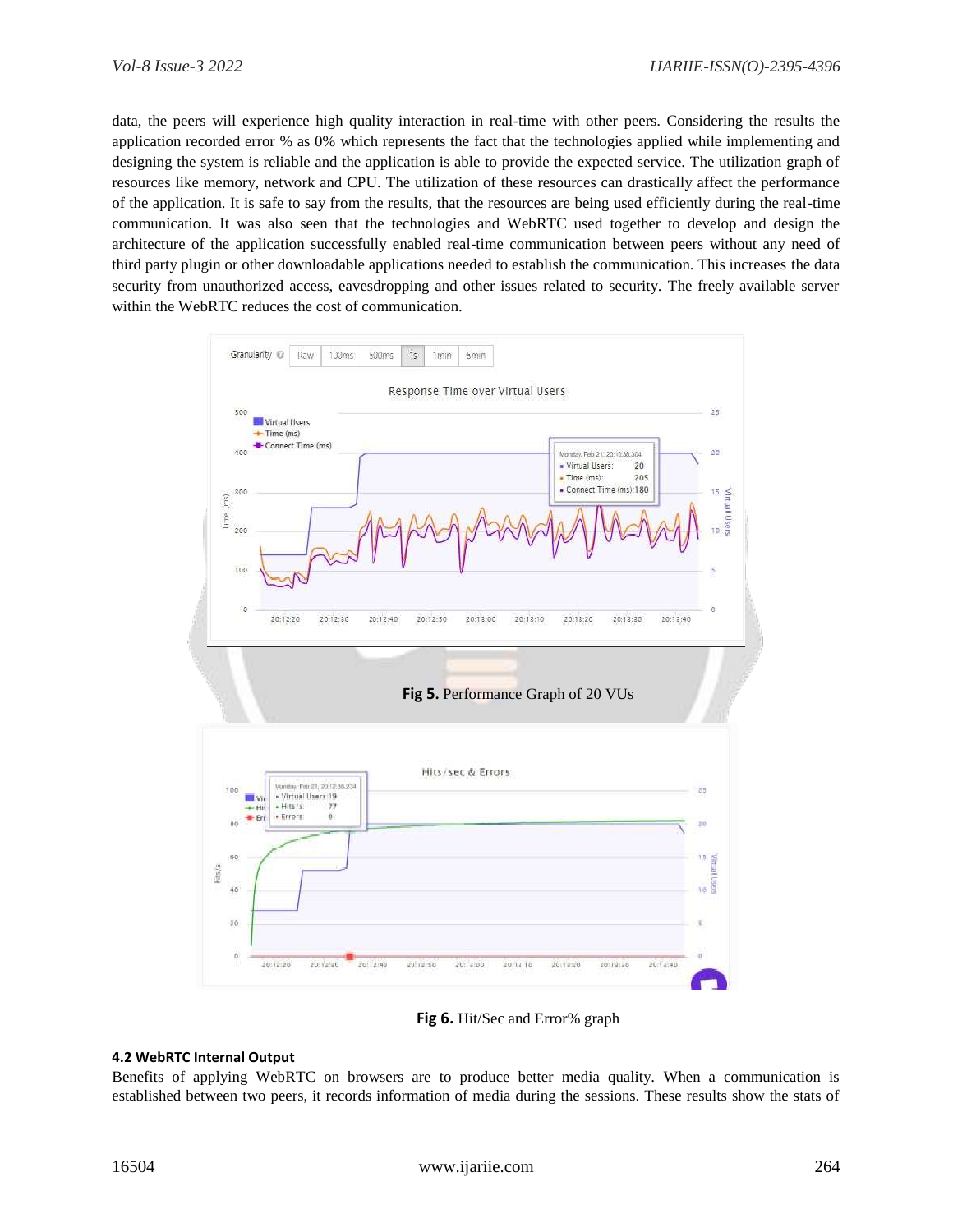performance and processes of the application during the session of communication. These stats are shown in the figure below The WebRTC server measures which indicate the actual performed processes during the session between peers, which include request and response received information, amount of packets sent and received, timestamps. Server also indicates the RTT (round trip time). ICE server also indicates different parameters such as offer and answer, statechange, session description which indicate that there has been a real-time interaction. The details from the server and ICE display WebRTC communication was established between two peers.

The stats in the figure also depict the server and ICE of the two peer's one of them using edge and other using google chrome for the communication session. Apart from that WebRTC stats can also be provided for unsuccessful and successful communication took place as confirmed by the offer creation, CreateOfferOnSuccess, setRemoteDescriptionOnSuccess, setLocalDescriptionOnSuccess, and addICECandidate parameter in fig. The analysis show optimized result of the RTCPeerConnection, getUserMedia, and event of WebRTC and divides the complicated process of SDP, ICE and server processes. The RTCPeerConnection which include ICE remain alive to ensure that UDP does not expire. Once they get access, they make sure peers are actively working and can receive and send media. Every peer involved in this process of communication is represented as a "candidate", which is same as the container that has the complex information that must be known by the other peers to establish the connection. These contain port address, transfer protocol, component ID, IP address and priority. When the offer and answer process is completed, ICE gets involved and does its tasks, while checking and establishing the connectivity.

|                                                                                                                                                                                                             | GetUserMedia Requests                                                                                                   | https://naveenshivnani.gittiub.io/p2p/ [<br>rid: 4754 lid: 3, pid: 11628 l                                                                                                      |  |
|-------------------------------------------------------------------------------------------------------------------------------------------------------------------------------------------------------------|-------------------------------------------------------------------------------------------------------------------------|---------------------------------------------------------------------------------------------------------------------------------------------------------------------------------|--|
| sitcSemartics: "unified plan", extmapAllowMood: true.)                                                                                                                                                      |                                                                                                                         | https://naveershivnani.gthub.jo.p2p/, (icaSarvars: [stun stun.i google.com/19302], icaTransportPolicy all, bundlePolicy balanced: mpMuxPolicy require, iceCandidatePoolSize: 0, |  |
| ICE connection state: new => checking => connected<br>Connection state: new -- connecting -- connected<br>Signaling state: new == have-remote-offer == stable<br>$\blacktriangleright$ ICE carddidate grid- | ICE Candidate pair. (2405/201-5c00 dil 11.6c29 c581/608a 19d4) 60794 <=> (2405/201 5c00 dB11 b4fe 35f3 fcc6 78b6) 46888 |                                                                                                                                                                                 |  |
| Time:                                                                                                                                                                                                       | Event                                                                                                                   |                                                                                                                                                                                 |  |
| 2020122 Juli 11 PM > transceive Added                                                                                                                                                                       |                                                                                                                         |                                                                                                                                                                                 |  |
| 2/22/2022 - 9:40:11:316 - Instruction/Added                                                                                                                                                                 |                                                                                                                         |                                                                                                                                                                                 |  |
| 2/22/2012 4:40:11 PM > undRonmateDeachption (type:"affer", 3 sections.)                                                                                                                                     |                                                                                                                         |                                                                                                                                                                                 |  |
| 2(23/2022, 4:48.11 PM safflametaDescriptionOnSoccase.                                                                                                                                                       |                                                                                                                         |                                                                                                                                                                                 |  |
| 2022/2022 4:48:11 PM > signalingstatecharge                                                                                                                                                                 |                                                                                                                         |                                                                                                                                                                                 |  |
| 2/22/2022, 4 (d) 11 PM > transceived footbad                                                                                                                                                                |                                                                                                                         |                                                                                                                                                                                 |  |
| 2022/2022 4:48:11 PM > Inanicalvaridadiled                                                                                                                                                                  |                                                                                                                         |                                                                                                                                                                                 |  |
| 2/22/2022 4:40:11 PM > createActivity                                                                                                                                                                       |                                                                                                                         |                                                                                                                                                                                 |  |
| 2(22/2022, 4:46:11 PM) > create/create/Ordia/costs (type "araway", 3 sections)                                                                                                                              |                                                                                                                         |                                                                                                                                                                                 |  |
| 2/22/2022 4:40:11 PM > set.acaDevertrillim (type: "anovar", 3-settlema)                                                                                                                                     |                                                                                                                         |                                                                                                                                                                                 |  |
| 2/22/2022 4:40:11 PM > addicaCandidate (host)                                                                                                                                                               |                                                                                                                         |                                                                                                                                                                                 |  |
| 2/22/2022 4:48:11 PM automation OriGuecoma                                                                                                                                                                  |                                                                                                                         |                                                                                                                                                                                 |  |
| 2/22/2022 4:48:11 PM > signalingstate/hange                                                                                                                                                                 |                                                                                                                         |                                                                                                                                                                                 |  |
| 2022/2022 4:40:11 PM > transparent/dobbed                                                                                                                                                                   |                                                                                                                         |                                                                                                                                                                                 |  |
| 2(22/2022 4:48:11 PM > InterscanarModified                                                                                                                                                                  |                                                                                                                         |                                                                                                                                                                                 |  |
| 2/22/2022 4:48:11 PM > addiceCanalidate (hast)                                                                                                                                                              |                                                                                                                         |                                                                                                                                                                                 |  |
| 2/23/2022 4:48:11 PM > looketheringstate(hange)                                                                                                                                                             |                                                                                                                         |                                                                                                                                                                                 |  |

**Fig 7.** WebRTC Internal Parameters for Actual Video Communication

Fig 7. proves that there has been an exchange of data between two peer in different locations. The stats prove that real-time video interaction between the users/peers took place, also the application and system architecture designed using WebRTC has setup a communication between two peers delivered in real-time.

# **5. DISCUSSION**

WebRTC is fairly new and still under development, this technology has great potential to provide enhanced user experience and quality of service on browsers. For this study, a system was designed and developed for real-time video and audio based interactions. The system architecture uses WebRTC components. A real-time video conferencing application was designed and developed to measure and evaluate the system architecture. The technologies used to build this application make it functional and a cross platform solution with minimum standard architecture. The application which was developed was adequately proved and tested across multiple browsers, it might be possible to have unexpected errors as WebRTC is modified or browsers are updated with new features. The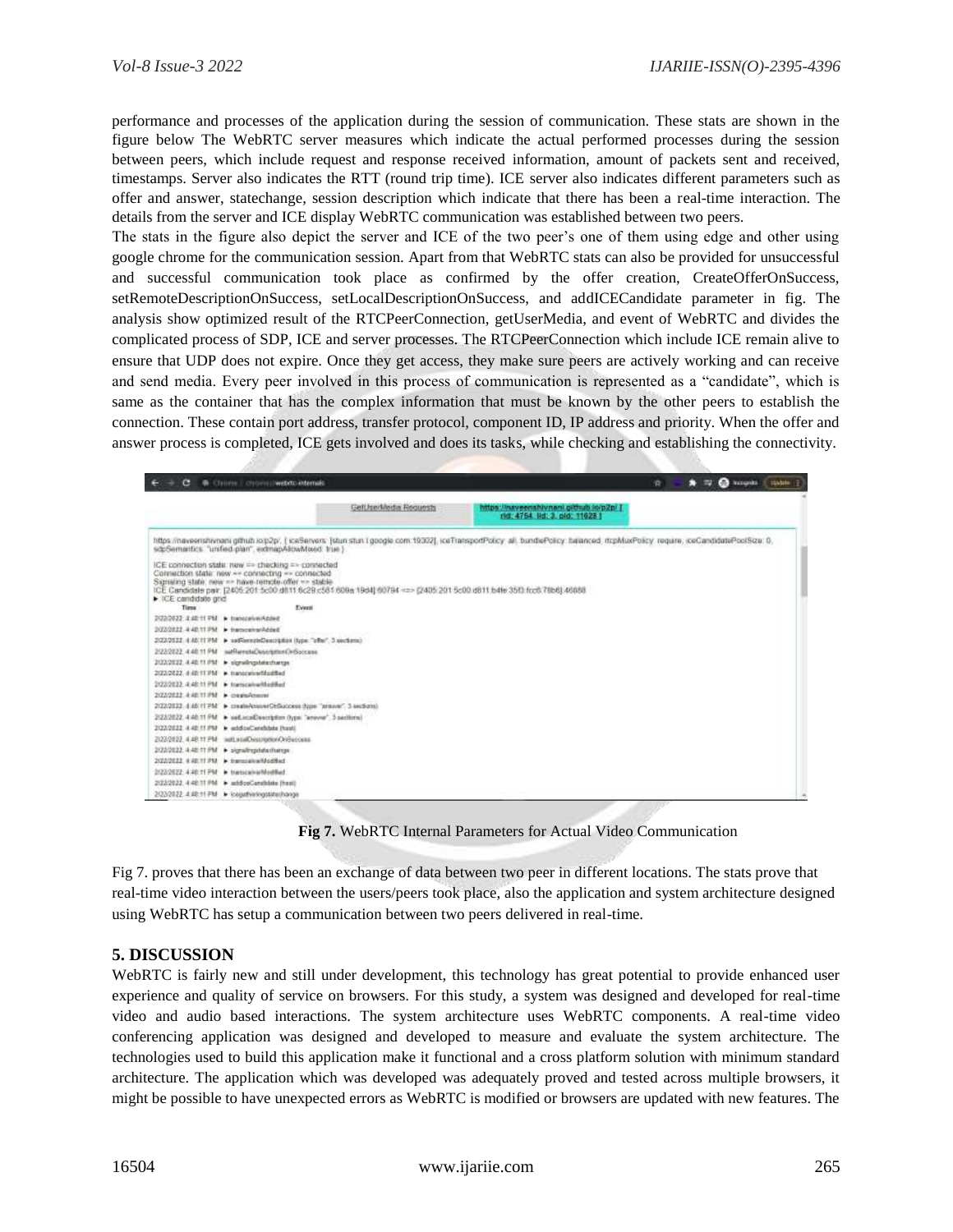system performed extremely well and performed its major function to establish a real-time audio-video based interaction between two peers at remote location with the browsers that support WebRTC. The perks of this application establishment include security from intruders or interception, speed of delivery, reduces bandwidth and latency. The communication was also using end-to-end encryption. A video conferencing application was developed using the feature of WebRTC and other technologies, without the need to install any kind of custom drivers, plugins and software downloads. The application has been hosted on github pages as a part of development process. The deployment platform chosen was flexible in this study because of its advantages and effectively reducing the cost. A load test was performed using "Loadfocus". The results reveled that a real-time interaction took place between two peers at remote locations. Audio and video data was exchanged between the peers. The major factors that could alter the delivery time or speed of any peer request include the CPU utilization, quality of network and signal strength. The user interface was designed in a simple manner for ease of use and simplicity, which in-turn enhances user's/peer's experience.

# **6. CONCLUSION**

In this study, a practical approach in the design and analysis of the application and system architecture for a realtime video conferencing application has been presented. The application was implemented using the features of WebRTC and other technologies which benefits the experience and makes the system more speedy, flexible and cost effective in real-time communication to all its users/peers. WebRTC is available through the peers browsers and minimizes the use of plugins and installation of software application in order to support communication, it has the potential to improve the security for multimedia content and can help the developers to build better and secure and real-time audio-video communication solutions. Keeping these aside there additional benefits of WebRTC including quality of service, user experience, providing better security of user information and data and also reduction in the cost of communication. If this new technology is implemented in a correct way this can help breaking the monopoly of the most OTT corporations and can bring inventive new opportunities which can synchronize with the existing and future applications. WebRTC is still in development phase, more development is under process to standardize policies which will improve the quality of service and technology itself and with the current scenario the need of online based real-time application has increased tremendously making WebRTC a scalable and good fit for developing new applications.

## **7. REFERENCES**

[1] C. Chuang-Yen, C. Yen-Lin, T. Pei-Shiun, and Y. Shyan-Ming, "A Video Conferenceing System Based on WebRTC for Seniors", In: Proc. of the 2014 International Conference on Trustworthy Systems and their Applications, 51-56. 2014.

[2]. R. Manson, "Getting started with WebRTC: Explore WebRTC for real-time peer-to-peer communication", Birmingham, UK: Packt Pub. 2013.

[3]. [3] A. B. Johnston, & D. C. Burnett, "WebRTC: APIs and RTCWEB protocols of the HTML5 real-time web". Publ: Digital Codex LLC, ISBN13: 978985978808 2014.

[4] S. Loreto, S. P. Romano, and L. Miniero, "RealTime Communication with WebRTC: Peer-to-Peer in the Browser". O'Reilly Media, UK. ISBN 1491938080 2016.

[5] D. Ristic, "Learning WebRTC: Develop interactive real-time communication applications with WebRTC",. Packt Publishing ISBN: 9781783983667. 2015.

[6] S. Hudson, "Video-to-Video Using WebRTC. JavaScript Creativity: Exploring the Modern Capabilities of JavaScript and HTML5". ApressBerkely, CA, USA.ISBN:1430259442 9781430259442. 2014.

[7] Altanai, "WebRTC integrator's guide: Successfully build your very own scalable WebRTC infrastructure quickly and efficiently" Birmingham, UK: Packt Pub. 2014.

[8] S. Dutton, "Real-time communication without plugins", Available ffrom: https://www.html5rocks.com/en/tutorials/webrtc/basics / (Accessed: March, 2016). 2012.

[9] B. Patrik, and T. Alexandra, "The Online Paris Café", A Master thesis in Department of Computer science, Electrical and Space engineering. Luleå University of Technolog. Available from: http://www.divaportal.org/smash/get/diva2:1031094/FULLTEXT02. 2013.

[10] A. Bergkvist, D. C. Burnett, C. Jennings, and A. Narayanan, "WebRTC 1.0: Real-time Communication Between Browsers", Available from: https://www.w3.org/TR/2012/WD-webrtc-20120821/ (Accessed: March, 2016). 2012.